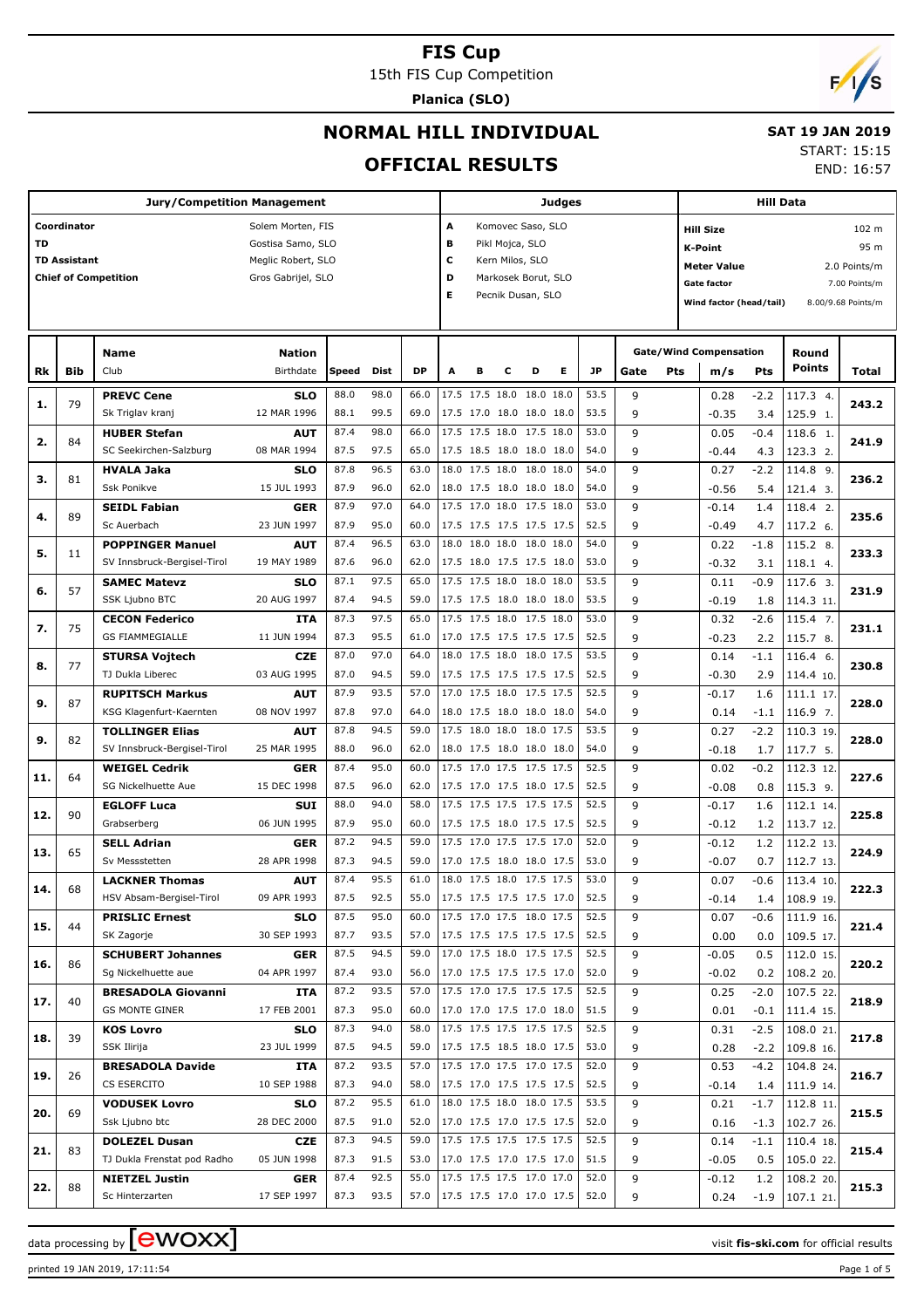15th FIS Cup Competition

**Planica (SLO)**



#### **NORMAL HILL INDIVIDUAL**

#### **SAT 19 JAN 2019** START: 15:15

#### **OFFICIAL R**

|                          |     |                         |                 |      |         | <b>OFFICIAL RESULTS</b> |  |                             |    |      |        |     |                               |                 |               | END: 16:57   |
|--------------------------|-----|-------------------------|-----------------|------|---------|-------------------------|--|-----------------------------|----|------|--------|-----|-------------------------------|-----------------|---------------|--------------|
|                          |     | <b>Name</b>             | <b>Nation</b>   |      |         |                         |  |                             |    |      |        |     | <b>Gate/Wind Compensation</b> |                 | Round         |              |
| Rk                       | Bib | Club                    | Birthdate Speed |      | Dist    | <b>DP</b>               |  | D                           | Е. | JP   | Gate   | Pts | m/s                           | Pts             | <b>Points</b> | <b>Total</b> |
| $\overline{\phantom{a}}$ |     | <b>REISENAUER Janni</b> | <b>AUT</b>      | 87.5 | 93.0    | 56.0                    |  | $16.5$ 17.0 16.5 17.0 17.0  |    | 50.5 |        |     | 0.23                          | $-1.8$          | 104.725       |              |
| 23.                      | 72  | TCIICL. VAIECalku       | 07 N0111007     |      | 0750075 |                         |  | EZO 170 17E 170 17E 17E E2O |    |      | $\sim$ |     | 0.01                          | $0 + 1100 + 10$ | 213.8         |              |

| 23. | 72             | <b>REISENAUER Janni</b>     | <b>AUT</b>  | 87.5 | 93.0 | 56.0 | 16.5 17.0 16.5 17.0 17.0 | 50.5 | 9            | 0.23    | $-1.8$ | 104.7 25. | 213.8 |
|-----|----------------|-----------------------------|-------------|------|------|------|--------------------------|------|--------------|---------|--------|-----------|-------|
|     |                | TSU St. Veit-Salzburg       | 07 NOV 1997 | 87.5 | 93.5 | 57.0 | 17.0 17.5 17.0 17.5 17.5 | 52.0 | 9            | $-0.01$ | 0.1    | 109.1 18. |       |
| 24. | 41             | <b>CACINA Daniel Andrei</b> | <b>ROU</b>  | 87.7 | 94.5 | 59.0 | 17.0 16.0 17.0 17.5 16.5 | 50.5 | 9            | 0.27    | $-2.2$ | 107.3 23. | 211.7 |
|     |                | Cs Dinamo rasnov            | 17 OCT 2001 | 87.6 | 92.0 | 54.0 | 17.0 17.0 17.0 17.0 16.5 | 51.0 | 9            | 0.07    | $-0.6$ | 104.4 24. |       |
| 25. | $\overline{7}$ | <b>VIDIC Matija</b>         | <b>SLO</b>  | 87.5 | 91.5 | 53.0 | 17.5 17.5 17.0 17.5 17.5 | 52.5 | $\mathsf q$  | 0.32    | $-2.6$ | 102.9 28. | 207.6 |
|     |                | SSK Ilirija                 | 30 AUG 2000 | 87.7 | 91.5 | 53.0 | 17.0 17.0 17.0 17.5 17.5 | 51.5 | 9            | $-0.02$ | 0.2    | 104.7 23. |       |
| 26. | 45             | <b>ROBNIK Luka</b>          | <b>SLO</b>  | 87.2 | 91.0 | 52.0 | 17.0 17.0 16.5 17.0 16.5 | 50.5 | 9            | $-0.01$ | 0.1    | 102.6 29. | 205.5 |
|     |                | SSK Ljubno BTC              | 25 OCT 2001 | 87.2 | 91.0 | 52.0 | 17.0 17.5 17.0 17.0 17.0 | 51.0 | 9            | 0.01    | $-0.1$ | 102.9 25. |       |
| 27. | 59             | <b>GRILC Tjas</b>           | <b>SLO</b>  | 87.7 | 92.0 | 54.0 | 17.0 17.0 17.0 17.0 17.5 | 51.0 | $\mathsf{q}$ | 0.23    | $-1.8$ | 103.2 27. | 205.0 |
|     |                | Ssd Stol zirovnica          | 03 SEP 2001 | 87.6 | 90.5 | 51.0 | 17.0 16.5 17.0 17.0 17.0 | 51.0 | 9            | 0.02    | $-0.2$ | 101.8 27. |       |
| 28. | 70             | <b>GASIENICA Patrick</b>    | <b>USA</b>  | 87.1 | 91.5 | 53.0 | 17.0 17.5 17.0 17.0 17.0 | 51.0 | $\mathsf{q}$ | 0.17    | $-1.4$ | 102.6 29. | 202.2 |
|     |                | Norge Ski club              | 28 NOV 1998 | 86.9 | 89.5 | 49.0 | 17.0 17.5 17.0 17.0 17.0 | 51.0 | 9            | 0.05    | $-0.4$ | 99.6 28.  |       |
| 29. | 76             | <b>FUCHS Tim</b>            | <b>GER</b>  | 87.6 | 92.0 | 54.0 | 17.5 17.5 17.5 17.5 17.5 | 52.5 | 9            | 0.36    | $-2.9$ | 103.6 26. | 201.6 |
|     |                | SC Degenfeld                | 03 AUG 1997 | 87.6 | 89.0 | 48.0 | 17.5 17.0 17.0 17.0 17.0 | 51.0 | 9            | 0.12    | $-1.0$ | 98.0 29.  |       |
| 30. | 85             | <b>MAYLAENDER Dominik</b>   | <b>GER</b>  | 87.8 | 96.5 | 63.0 | 18.0 17.5 18.0 18.0 18.0 | 54.0 | 9            | 0.06    | $-0.5$ | 116.5 5.  | 116.5 |
|     |                | SC Degenfeld                | 20 MAR 1995 |      |      |      |                          |      |              |         |        |           |       |

|     |                | Not qualified for final round                        |                           |      |      |      |                          |      |   |                |       |
|-----|----------------|------------------------------------------------------|---------------------------|------|------|------|--------------------------|------|---|----------------|-------|
| 31. | 78             | <b>WINTER Paul</b><br>SC Willingen                   | <b>GER</b><br>05 OCT 1997 | 87.4 | 91.5 | 53.0 | 17.0 17.5 17.0 17.5 17.0 | 51.5 | 9 | 0.33<br>$-2.6$ | 101.9 |
| 32. | 48             | <b>VETELAINEN Jonne</b><br>Kuusamon Era-veikot       | <b>FIN</b><br>12 JUL 2000 | 87.2 | 91.0 | 52.0 | 17.0 16.5 17.0 17.0 17.0 | 51.0 | 9 | 0.20<br>$-1.6$ | 101.4 |
| 33. | 60             | <b>SKUPIEN Damian</b><br>Ts Wisla zakopane           | <b>POL</b><br>21 SEP 1999 | 86.8 | 91.5 | 53.0 | 17.0 17.0 16.5 16.5 16.5 | 50.0 | 9 | 0.28<br>$-2.2$ | 100.8 |
| 34. | 17             | <b>TAEHKAEVUORI Frans</b><br>Lahden Hiihtoseura      | <b>FIN</b><br>29 APR 1992 | 87.1 | 89.5 | 49.0 | 17.0 17.5 17.5 17.0 17.0 | 51.5 | 9 | 0.10<br>$-0.8$ | 99.7  |
| 35. | 61             | <b>KARLEN Gabriel</b><br>Gstaad                      | <b>SUI</b><br>10 MAR 1994 | 86.5 | 90.0 | 50.0 | 16.0 16.5 16.5 16.5 16.5 | 49.5 | 9 | 0.02<br>$-0.2$ | 99.3  |
| 36. | 37             | <b>RITZER Josef</b><br><b>WSV Woergl</b>             | <b>AUT</b><br>11 SEP 2000 | 87.1 | 90.5 | 51.0 | 17.0 17.0 17.0 17.0 16.5 | 51.0 | 9 | 0.39<br>$-3.1$ | 98.9  |
| 37. | 56             | <b>RESINGER Peter</b><br>SV Schwarzach               | <b>AUT</b><br>28 JUN 2000 | 87.1 | 89.5 | 49.0 | 16.5 17.0 17.0 17.0 16.5 | 50.5 | 9 | 0.12<br>$-1.0$ | 98.5  |
| 38. | 34             | <b>VANSKA Elias</b><br>Lieksa Ski club               | <b>FIN</b><br>20 JUL 1996 | 87.1 | 90.5 | 51.0 | 17.0 16.5 16.5 17.0 17.0 | 50.5 | 9 | 0.39<br>$-3.1$ | 98.4  |
| 39. | 62             | <b>SCHLUETTER Anton</b><br>SC Motor Zella-Mehlis     | <b>GER</b><br>20 OCT 1997 | 86.9 | 89.0 | 48.0 | 16.5 17.0 16.5 17.0 17.0 | 50.5 | 9 | 0.02<br>$-0.2$ | 98.3  |
| 40. | 50             | <b>HAFNAR Mark</b><br>Sk Triglav kranj               | <b>SLO</b><br>11 APR 2002 | 87.6 | 88.5 | 47.0 | 17.0 17.5 17.0 17.0 16.5 | 51.0 | 9 | 0.03<br>$-0.2$ | 97.8  |
| 41. | 12             | <b>PAVLIC Blaz</b><br>Ssk Mislinja                   | <b>SLO</b><br>26 FEB 1998 | 87.2 | 89.5 | 49.0 | 16.5 17.0 16.5 17.0 16.0 | 50.0 | 9 | 0.17<br>$-1.4$ | 97.6  |
| 42. | 20             | <b>KOGLER Patrick</b><br>Kitzbueheler Ski Club - KSC | <b>AUT</b><br>19 APR 1997 | 87.3 | 89.5 | 49.0 | 17.5 16.5 16.0 17.0 16.5 | 50.0 | 9 | 0.20<br>$-1.6$ | 97.4  |
| 43. | 10             | <b>TOPORIS Nejc</b><br>Sk Triglav kranj              | <b>SLO</b><br>24 SEP 2000 | 87.0 | 88.5 | 47.0 | 17.0 17.5 16.5 17.0 17.0 | 51.0 | 9 | 0.18<br>$-1.4$ | 96.6  |
| 44. | 15             | SIMITCHIYSKI Krasimir<br>Sk Rilski ski skachach      | <b>BUL</b><br>26 JUL 2000 | 86.8 | 89.5 | 49.0 | 15.5 16.0 15.5 16.0 15.0 | 47.0 | 9 | 0.03<br>$-0.2$ | 95.8  |
| 45. | $\mathbf{1}$   | <b>LIPOVSEK ROCNIK Miha</b><br>Sk Zagorje            | <b>SLO</b><br>14 AUG 2003 | 87.1 | 88.0 | 46.0 | 17.0 15.5 17.0 17.5 17.0 | 51.0 | 9 | 0.18<br>$-1.4$ | 95.6  |
| 46. | 51             | <b>KAVILO Henri</b><br>Puijon Hiihtoseura            | <b>FIN</b><br>05 JUL 1999 | 87.1 | 88.5 | 47.0 | 17.0 17.0 17.0 17.0 16.0 | 51.0 | 9 | 0.33<br>$-2.6$ | 95.4  |
| 46. | $\overline{2}$ | <b>ZAVRSNIK Gorazd</b><br>Ssk Ljubno btc             | <b>SLO</b><br>21 APR 2003 | 87.1 | 88.0 | 46.0 | 17.0 17.5 16.5 17.0 16.5 | 50.5 | 9 | 0.14<br>$-1.1$ | 95.4  |

data processing by **CWOXX**  $\blacksquare$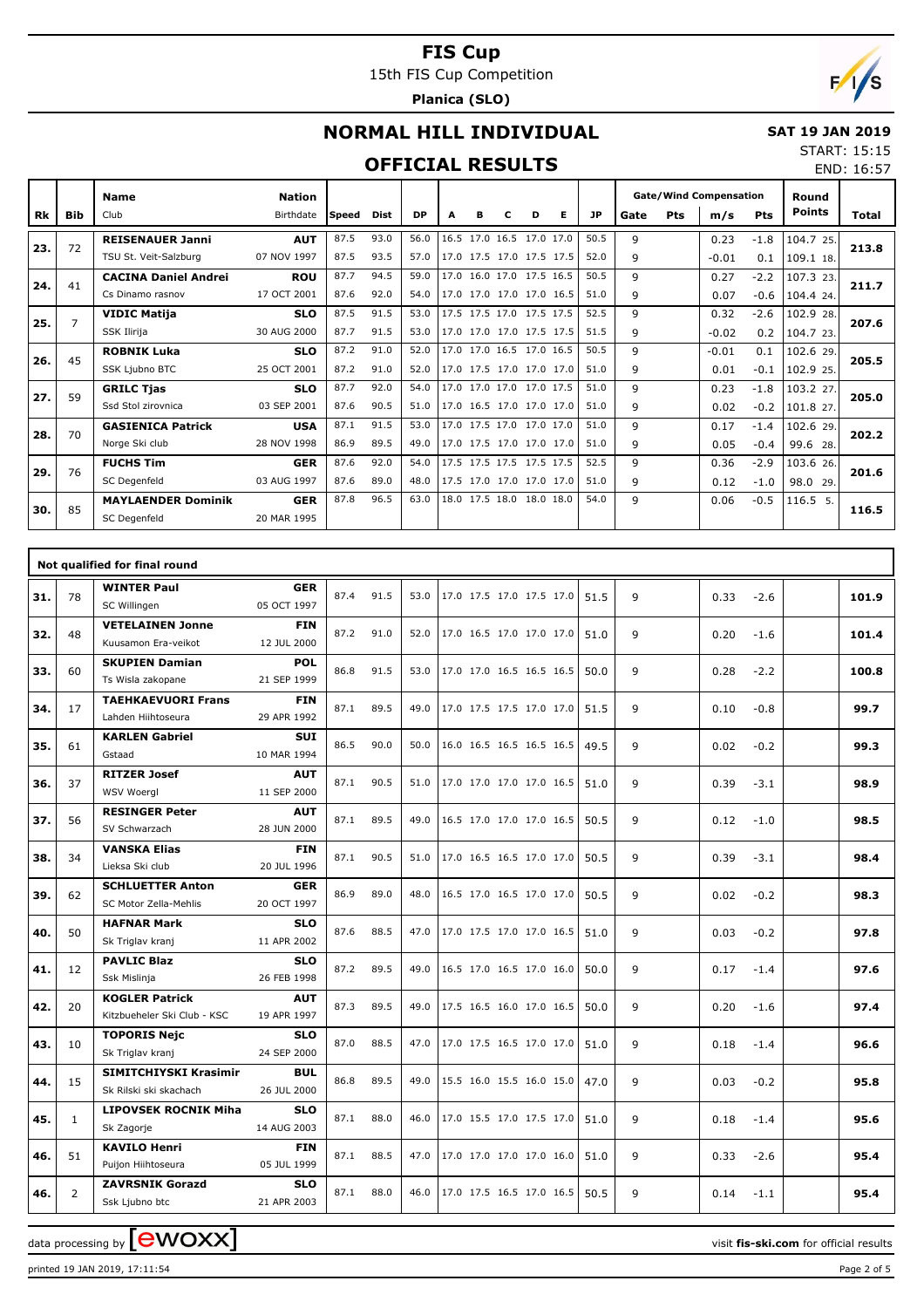15th FIS Cup Competition

**Planica (SLO)**



#### **NORMAL HILL INDIVIDUAL**

#### **SAT 19 JAN 2019**

#### **OFFICIAL RESULTS**

START: 15:15 END: 16:57

|     |                |                                   |               |       |             |           |   |   |   |                          |                          |           |      |            |                               |        |               | END: 10:37 |
|-----|----------------|-----------------------------------|---------------|-------|-------------|-----------|---|---|---|--------------------------|--------------------------|-----------|------|------------|-------------------------------|--------|---------------|------------|
|     |                |                                   |               |       |             |           |   |   |   |                          |                          |           |      |            | <b>Gate/Wind Compensation</b> |        | Round         |            |
|     |                | <b>Name</b>                       | <b>Nation</b> |       |             |           |   |   |   |                          |                          |           |      |            |                               |        | <b>Points</b> |            |
| Rk  | <b>Bib</b>     | Club                              | Birthdate     | Speed | <b>Dist</b> | <b>DP</b> | A | в | c | D                        | Е                        | <b>JP</b> | Gate | <b>Pts</b> | m/s                           | Pts    |               | Total      |
|     |                | <b>GALIANI Mattia</b>             | ITA           |       |             |           |   |   |   |                          |                          |           |      |            |                               |        |               |            |
| 48. | 63             | <b>GARDENA RAIFFEISEN</b>         | 05 MAY 2002   | 87.2  | 88.0        | 46.0      |   |   |   | 17.0 17.0 17.0 17.0 17.0 |                          | 51.0      | 9    |            | 0.22                          | $-1.8$ |               | 95.2       |
|     |                | <b>SCHARFFS Greyson</b>           | <b>USA</b>    |       |             |           |   |   |   |                          |                          |           |      |            |                               |        |               |            |
| 49. | 71             |                                   |               | 87.2  | 88.5        | 47.0      |   |   |   | 17.0 17.5 16.5 17.0 16.5 |                          | 50.5      | 9    |            | 0.37                          | $-3.0$ |               | 94.5       |
|     |                | Park City Ski and Snowboard       | 21 DEC 2001   |       |             |           |   |   |   |                          |                          |           |      |            |                               |        |               |            |
| 50. | 21             | <b>PEKALA Wiktor</b>              | <b>POL</b>    | 87.3  | 88.5        | 47.0      |   |   |   | 16.0 16.0 16.5 16.5 15.5 |                          | 48.5      | 9    |            | 0.15                          | $-1.2$ |               | 94.3       |
|     |                | Ssr Lzs sokol szczyrk             | 15 SEP 1999   |       |             |           |   |   |   |                          |                          |           |      |            |                               |        |               |            |
|     |                | <b>MOLNAR Florian</b>             | HUN           |       |             |           |   |   |   |                          |                          |           |      |            |                               |        |               |            |
| 51. | 66             | Koszegi SE                        | 14 MAR 2002   | 87.7  | 86.5        | 43.0      |   |   |   | 15.5 16.0 16.5 16.5 16.0 |                          | 48.5      | 9    |            | $-0.15$                       | 1.5    |               | 93.0       |
|     |                | <b>HOLIK Frantisek</b>            | <b>CZE</b>    |       |             |           |   |   |   |                          |                          |           |      |            |                               |        |               |            |
| 52. | 42             |                                   |               | 87.1  | 87.0        | 44.0      |   |   |   | 17.0 17.5 16.5 17.0 16.0 |                          | 50.5      | 9    |            | 0.22                          | $-1.8$ |               | 92.7       |
|     |                | Lomnice-Dukla                     | 23 OCT 1998   |       |             |           |   |   |   |                          |                          |           |      |            |                               |        |               |            |
| 52. | 31             | <b>PACURAR Radu Mihai</b>         | <b>ROU</b>    | 87.4  | 88.5        | 47.0      |   |   |   | 17.0 16.5 16.5 16.5 16.5 |                          | 49.5      | 9    |            | 0.47                          | $-3.8$ |               | 92.7       |
|     |                | Cs Dinamo rasnov                  | 06 SEP 2001   |       |             |           |   |   |   |                          |                          |           |      |            |                               |        |               |            |
|     |                | <b>REP Marcel</b>                 | <b>SLO</b>    |       |             |           |   |   |   |                          |                          |           |      |            |                               |        |               |            |
| 54. | 3              | Ssd Stol zirovnica                | 12 SEP 2002   | 87.0  | 87.0        | 44.0      |   |   |   | 16.5 17.5 17.0 17.0 16.5 |                          | 50.5      | 9    |            | 0.25                          | $-2.0$ |               | 92.5       |
|     |                | <b>CHO Sungwoo</b>                | <b>KOR</b>    |       |             |           |   |   |   |                          |                          |           |      |            |                               |        |               |            |
| 55. | 46             |                                   |               | 87.4  | 86.5        | 43.0      |   |   |   | 16.5 16.5 16.0 16.5 16.0 |                          | 49.0      | 9    |            | $-0.04$                       | 0.4    |               | 92.4       |
|     |                |                                   | 01 JAN 2000   |       |             |           |   |   |   |                          |                          |           |      |            |                               |        |               |            |
| 56. | 22             | <b>MORODER Daniel</b>             | ITA           | 87.2  | 87.5        | 45.0      |   |   |   | 17.0 16.5 16.5 16.5 16.5 |                          | 49.5      | 9    |            | 0.28                          | $-2.2$ |               | 92.3       |
|     |                | <b>GARDENA RAIFFEISEN</b>         | 22 JAN 2002   |       |             |           |   |   |   |                          |                          |           |      |            |                               |        |               |            |
|     |                | <b>MAYLAENDER Axel</b>            | <b>GER</b>    |       |             |           |   |   |   | 16.5 16.5 16.0 16.0 16.0 |                          |           |      |            |                               |        |               |            |
| 57. | 47             | Sc Degenfeld                      | 02 AUG 1998   | 87.7  | 87.0        | 44.0      |   |   |   |                          |                          | 48.5      | 9    |            | 0.09                          | $-0.7$ |               | 91.8       |
|     |                | <b>VASKUL Andrii</b>              | <b>UKR</b>    |       |             |           |   |   |   |                          |                          |           |      |            |                               |        |               |            |
| 58. | 43             | Vorokhta Ski school               | 01 APR 1999   | 87.2  | 87.5        | 45.0      |   |   |   | 16.5 16.0 16.5 16.5 16.0 |                          | 49.0      | 9    |            | 0.30                          | $-2.4$ |               | 91.6       |
|     |                |                                   |               |       |             |           |   |   |   |                          |                          |           |      |            |                               |        |               |            |
| 59. | 27             | <b>KRZAK Jaroslaw</b>             | <b>POL</b>    | 86.7  | 87.5        | 45.0      |   |   |   | 17.0 17.0 16.5 16.5 16.5 |                          | 50.0      | 9    |            | 0.47                          | $-3.8$ |               | 91.2       |
|     |                | PKS Olimpijczyk                   | 01 AUG 2000   |       |             |           |   |   |   |                          |                          |           |      |            |                               |        |               |            |
| 60. | 73             | <b>YANG Guang</b>                 | <b>CHN</b>    | 86.9  | 86.0        | 42.0      |   |   |   | 16.0 16.5 16.5 16.5 16.0 |                          | 49.0      | 9    |            | 0.10                          | $-0.8$ |               | 90.2       |
|     |                |                                   | 11 MAY 1984   |       |             |           |   |   |   |                          |                          |           |      |            |                               |        |               |            |
|     |                | SI Jeongheon                      | <b>KOR</b>    |       |             |           |   |   |   |                          |                          |           |      |            |                               |        |               |            |
| 61. | 28             |                                   | 19 MAY 1994   | 86.7  | 87.0        | 44.0      |   |   |   | 16.5 17.0 16.5 16.0 16.0 |                          | 49.0      | 9    |            | 0.37                          | $-3.0$ |               | 90.0       |
|     |                |                                   | <b>UKR</b>    |       |             |           |   |   |   |                          |                          |           |      |            |                               |        |               |            |
| 62. | 49             | <b>KALINICHENKO Vitaliy</b>       |               | 87.2  | 85.0        | 40.0      |   |   |   | 15.5 16.5 15.5 15.0 15.0 |                          | 46.0      | 9    |            | $-0.07$                       | 0.7    |               | 86.7       |
|     |                | Vorokhta Ski School               | 09 AUG 1993   |       |             |           |   |   |   |                          |                          |           |      |            |                               |        |               |            |
| 63. | 55             | LI Chao                           | <b>CHN</b>    | 87.4  | 85.0        | 40.0      |   |   |   |                          | 16.0 16.0 16.5 16.0 16.0 | 48.0      | 9    |            | 0.23                          | $-1.8$ |               | 86.2       |
|     |                | Jilin Inst. of Physical Education | 07 SEP 1988   |       |             |           |   |   |   |                          |                          |           |      |            |                               |        |               |            |
|     |                | <b>HLADNIK Matic</b>              | <b>SLO</b>    |       |             |           |   |   |   |                          |                          |           |      |            |                               |        |               |            |
| 64. | $\overline{4}$ | ND Ratece Planica                 | 18 OCT 2002   | 87.2  | 84.0        | 38.0      |   |   |   |                          | 16.5 17.5 16.5 16.5 16.5 | 49.5      | 9    |            | 0.27                          | $-2.2$ |               | 85.3       |
|     |                | <b>JEGLIC Timotej</b>             | <b>SLO</b>    |       |             |           |   |   |   |                          |                          |           |      |            |                               |        |               |            |
| 65. | 8              | Ssk Ilirija                       | 21 MAR 2002   | 86.7  | 85.0        | 40.0      |   |   |   |                          | 16.0 17.0 16.5 16.0 16.5 | 49.0      | 9    |            | 0.47                          | $-3.8$ |               | 85.2       |
|     |                |                                   |               |       |             |           |   |   |   |                          |                          |           |      |            |                               |        |               |            |
| 66. | 32             | <b>CAMENZIND Noah</b>             | SUI           | 87.5  | 85.0        | 40.0      |   |   |   |                          | 16.0 16.5 16.5 16.0 16.0 | 48.5      | 9    |            | 0.45                          | $-3.6$ |               | 84.9       |
|     |                | Einsiedeln                        | 06 AUG 2002   |       |             |           |   |   |   |                          |                          |           |      |            |                               |        |               |            |
| 67. | 35             | <b>SPULBER Mihnea Alexandru</b>   | ROU           | 87.4  | 83.5        | 37.0      |   |   |   |                          | 16.0 16.0 16.5 16.0 16.0 | 48.0      | 9    |            | 0.26                          | $-2.1$ |               | 82.9       |
|     |                | Acs Sacele                        | 11 DEC 2000   |       |             |           |   |   |   |                          |                          |           |      |            |                               |        |               |            |
|     |                | <b>SLUKA Mikulas</b>              | <b>CZE</b>    |       |             |           |   |   |   |                          |                          |           |      |            |                               |        |               |            |
| 67. | 19             | TJ Dukla Liberec                  | 22 FEB 2001   | 87.1  | 83.0        | 36.0      |   |   |   |                          | 16.0 16.5 15.0 16.0 16.0 | 48.0      | 9    |            | 0.14                          | $-1.1$ |               | 82.9       |
|     |                | <b>LASOTA Damian</b>              | <b>CZE</b>    |       |             |           |   |   |   |                          |                          |           |      |            |                               |        |               |            |
| 69. | 13             |                                   |               | 87.1  | 83.0        | 36.0      |   |   |   |                          | 16.0 16.5 16.0 16.0 18.0 | 48.5      | 9    |            | 0.26                          | $-2.1$ |               | 82.4       |
|     |                | TJ Trinec                         | 11 MAY 1997   |       |             |           |   |   |   |                          |                          |           |      |            |                               |        |               |            |
| 70. | 54             | <b>STOSEL Kacper</b>              | <b>POL</b>    | 87.1  | 83.5        | 37.0      |   |   |   |                          | 16.0 16.0 15.5 16.0 15.5 | 47.5      | 9    |            | 0.31                          | $-2.5$ |               | 82.0       |
|     |                | Azs Zakopane                      | 07 JAN 2001   |       |             |           |   |   |   |                          |                          |           |      |            |                               |        |               |            |
|     |                | <b>VODUSEK Karlo</b>              | <b>SLO</b>    |       |             |           |   |   |   |                          |                          |           |      |            |                               |        |               |            |
| 71. | 9              | Ssk Ljubno btc                    | 25 SEP 2002   | 86.7  | 82.0        | 34.0      |   |   |   |                          | 16.0 16.5 16.0 16.5 16.0 | 48.5      | 9    |            | 0.13                          | $-1.0$ |               | 81.5       |
|     |                | <b>HU Jingtao</b>                 | <b>CHN</b>    |       |             |           |   |   |   |                          |                          |           |      |            |                               |        |               |            |
| 72. | 53             |                                   | 02 NOV 2001   | 87.6  | 82.5        | 35.0      |   |   |   |                          | 15.5 16.5 15.5 15.5 15.0 | 46.5      | 9    |            | 0.15                          | $-1.2$ |               | 80.3       |
|     |                |                                   |               |       |             |           |   |   |   |                          |                          |           |      |            |                               |        |               |            |
| 73. | 23             | <b>NIEDERBERGER Lean</b>          | SUI           | 87.1  | 82.0        | 34.0      |   |   |   |                          | 16.0 16.5 16.0 16.0 15.5 | 48.0      | 9    |            | 0.26                          | $-2.1$ |               | 79.9       |
|     |                | Bannalp-Wolfenschiessen           | 08 JAN 2003   |       |             |           |   |   |   |                          |                          |           |      |            |                               |        |               |            |

printed 19 JAN 2019, 17:11:54 Page 3 of 5

data processing by **CWOXX** and  $\overline{A}$  and  $\overline{B}$  wisit **fis-ski.com** for official results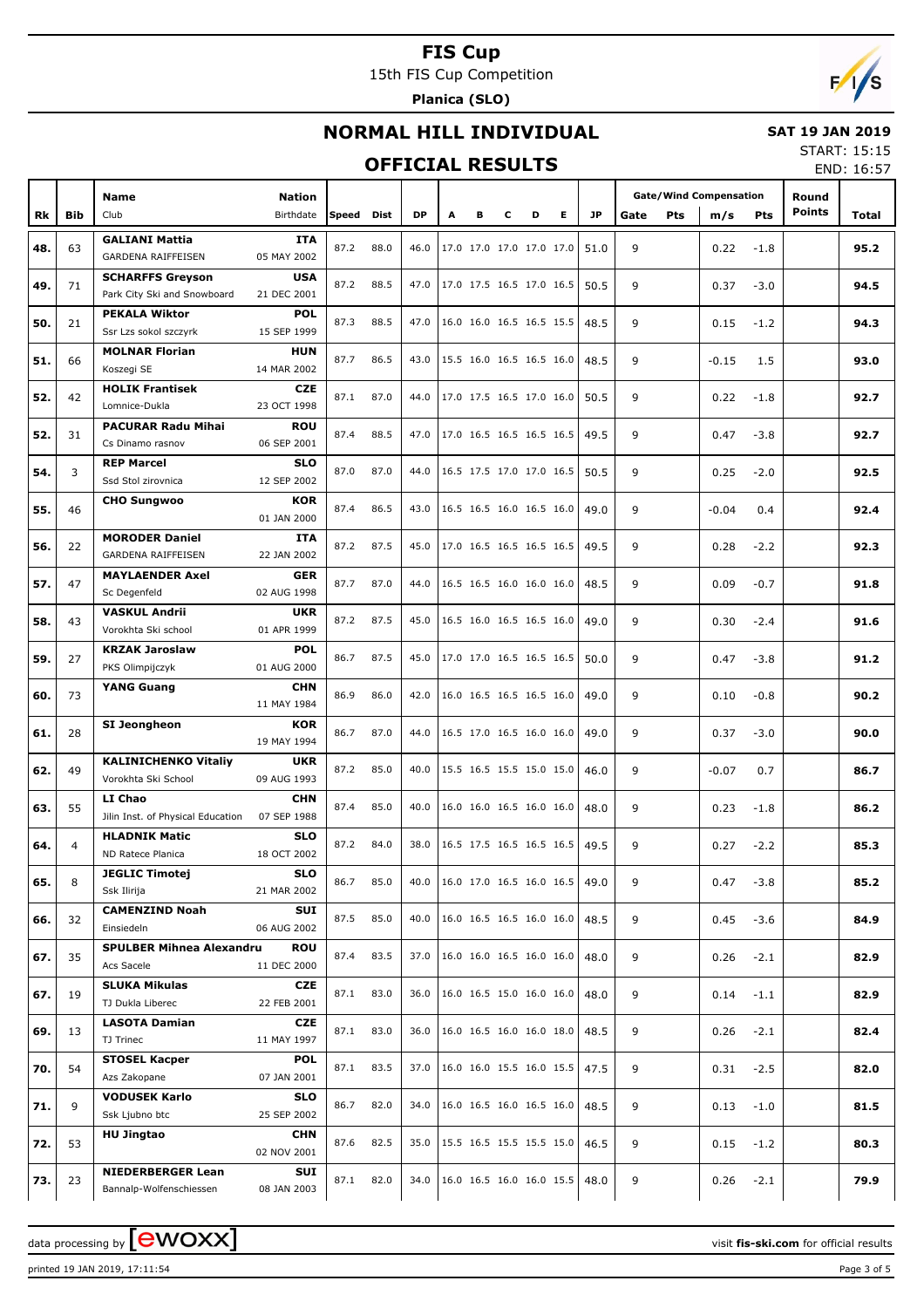15th FIS Cup Competition

**Planica (SLO)**



## **NORMAL HILL INDIVIDUAL**

#### **SAT 19 JAN 2019**

#### **OFFICIAL RESULTS**

START: 15:15 END: 16:57

|     |            | <b>Name</b>                                              | <b>Nation</b>             |        |      |           |     |                          |     |     |     |           |              |            | <b>Gate/Wind Compensation</b> |            | Round         |       |
|-----|------------|----------------------------------------------------------|---------------------------|--------|------|-----------|-----|--------------------------|-----|-----|-----|-----------|--------------|------------|-------------------------------|------------|---------------|-------|
| Rk  | <b>Bib</b> | Club                                                     | Birthdate                 | lSpeed | Dist | <b>DP</b> | A   | в                        | c   | D   | Е   | <b>JP</b> | Gate         | <b>Pts</b> | m/s                           | <b>Pts</b> | <b>Points</b> | Total |
| 74. | 24         | <b>DEVYATKIN Nikita</b>                                  | <b>KAZ</b><br>03 APR 1999 | 86.5   | 81.5 | 33.0      |     | 15.5 17.0 15.5 16.0 15.5 |     |     |     | 47.0      | 9            |            | 0.24                          | $-1.9$     |               | 78.1  |
| 75. | 67         | <b>MARUSIAK Yevhen</b><br>Verkhovyna Ski school          | <b>UKR</b><br>16 MAR 2000 | 87.1   | 79.0 | 28.0      |     | 15.5 15.5 15.5 16.0 15.5 |     |     |     | 46.5      | 9            |            | $-0.02$                       | 0.2        |               | 74.7  |
| 76. | 14         | <b>ZELENCHUK Ivan</b><br>Verkhovyna Ski school           | <b>UKR</b><br>04 JUN 1999 | 87.2   | 79.0 | 28.0      |     | 15.0 16.5 15.0 16.0 15.5 |     |     |     | 46.5      | 9            |            | 0.16                          | $-1.3$     |               | 73.2  |
| 77. | 52         | <b>CHEN Zhe</b>                                          | <b>CHN</b><br>09 MAR 1993 | 87.5   | 80.0 | 30.0      |     | 15.0 15.5 14.5 15.0 14.0 |     |     |     | 44.5      | 9            |            | 0.24                          | $-1.9$     |               | 72.6  |
| 78. | 16         | <b>SIKOLA Jakub</b><br>TJ Dukla Liberec                  | <b>CZE</b><br>05 OCT 2001 | 87.1   | 77.5 | 25.0      |     | 15.5 16.0 16.0 15.5 15.0 |     |     |     | 47.0      | $\mathsf{q}$ |            | 0.12                          | $-1.0$     |               | 71.0  |
| 79. | 6          | <b>SANTELJ Stas</b><br>Sd Dolomiti                       | <b>SLO</b><br>19 APR 2003 | 86.3   | 77.5 | 25.0      |     | 16.0 16.5 16.0 16.0 16.0 |     |     |     | 48.0      | 9            |            | 0.29                          | $-2.3$     |               | 70.7  |
| 80. | 25         | <b>WILKINSON Canden</b><br>Steamboat Springs winter spor | <b>USA</b><br>14 MAY 2002 | 86.8   | 78.0 | 26.0      |     | 16.0 16.0 16.0 16.0 15.5 |     |     |     | 48.0      | 9            |            | 0.46                          | $-3.7$     |               | 70.3  |
| 81. | 33         | <b>HWANG Seokjae</b>                                     | <b>KOR</b><br>05 MAR 2001 | 86.9   | 75.5 | 21.0      |     | 15.5 15.0 15.5 15.5 15.5 |     |     |     | 46.5      | 9            |            | 0.22                          | $-1.8$     |               | 65.7  |
| 82. | 18         | <b>SAFONOV Gleb</b><br>Almaty Skiclub                    | <b>KAZ</b><br>11 SEP 2001 | 86.9   | 71.5 | 13.0      |     | 15.5 14.5 15.5 15.5 15.5 |     |     |     | 46.5      | 9            |            | 0.01                          | $-0.1$     |               | 59.4  |
| 83. | 29         | <b>KIETA Krzysztof</b><br>Wks Zakopane                   | <b>POL</b><br>25 JUL 2001 | 86.3   | 81.5 | 33.0      | 9.0 | 8.0                      | 9.0 | 9.0 | 8.5 | 26.5      | 9            |            | 0.33                          | $-2.6$     |               | 56.9  |
| 84. | 58         | <b>GIBSON Hunter</b><br>Norge Ski Club                   | <b>USA</b><br>30 MAR 2001 | 87.2   | 71.5 | 13.0      |     | 15.0 15.0 15.5 15.5 15.5 |     |     |     | 46.0      | 9            |            | 0.41                          | $-3.3$     |               | 55.7  |
| 85. | 30         | <b>TURSUNZHANOV Nurshat</b>                              | <b>KAZ</b><br>08 FEB 2003 | 87.0   | 72.5 | 15.0      |     | 15.0 15.0 15.0 15.5 15.5 |     |     |     | 45.5      | 9            |            | 0.66                          | $-5.3$     |               | 55.2  |

| Did not start |                        |  |
|---------------|------------------------|--|
| Bib           | <b>Name</b>            |  |
| 74            | <b>CECON Francesco</b> |  |

| <b>Disqualified</b> |                        |           |           |
|---------------------|------------------------|-----------|-----------|
| <b>Bib</b>          | <b>Name</b>            | Reason    |           |
|                     | <b>OBLAK Rok</b>       | SCE4 Suit |           |
| 36                  | <b>CECON Alexander</b> | SCE4 Suit |           |
| 38                  | FELDOREAN Andrei       | SCE1 Ski  |           |
| 80                  | SCHWANN Mika           | SCE1 Ski  |           |
| 85                  | MAYLAENDER Dominik     | SCE4 Suit | 2nd round |

| <b>Weather Information</b> |          |      |      |                 |        |              |     |
|----------------------------|----------|------|------|-----------------|--------|--------------|-----|
|                            |          | Snow | Air  | <b>Humidity</b> |        | Wind $[m/s]$ |     |
|                            | Weather  | [°C] | [°C] | [%]             | Min    | Avg          | Max |
| 1st round                  | overcast | $-3$ | -4   | 83              | $-0.1$ | 0.1          | 0.6 |
| 2nd round                  | overcast | -3   | -4   | 80              | $-0.5$ | $-0.1$       | 0.2 |

| <b>Statistics</b> |      |                 |              |      |              |      |      |              |      |                |                            |                |
|-------------------|------|-----------------|--------------|------|--------------|------|------|--------------|------|----------------|----------------------------|----------------|
|                   |      |                 |              |      | Distance [m] |      |      | Speed [km/h] |      |                | <b>Competitors/Nations</b> |                |
|                   | Gate | <b>Athletes</b> | <b>Falls</b> | Min  | Avg          | Max  | Min  | Avg          | Max  | <b>Entries</b> | <b>Started</b>             | <b>Results</b> |
| 1st round         | ۵    | 85              |              | 71.5 | 88.4         | 98.0 | 86.3 | 87.2         | 88.0 | 90/16          | 89/16                      | 85/16          |
| 2nd round         | ۵    | 29              |              | 89.0 | 93.8         | 99.5 | 86.9 | 87.5         | 88.1 | 30/8           | 30/8                       | 29/8           |

data processing by **CWOXX**  $\blacksquare$ 

printed 19 JAN 2019, 17:11:54 Page 4 of 5